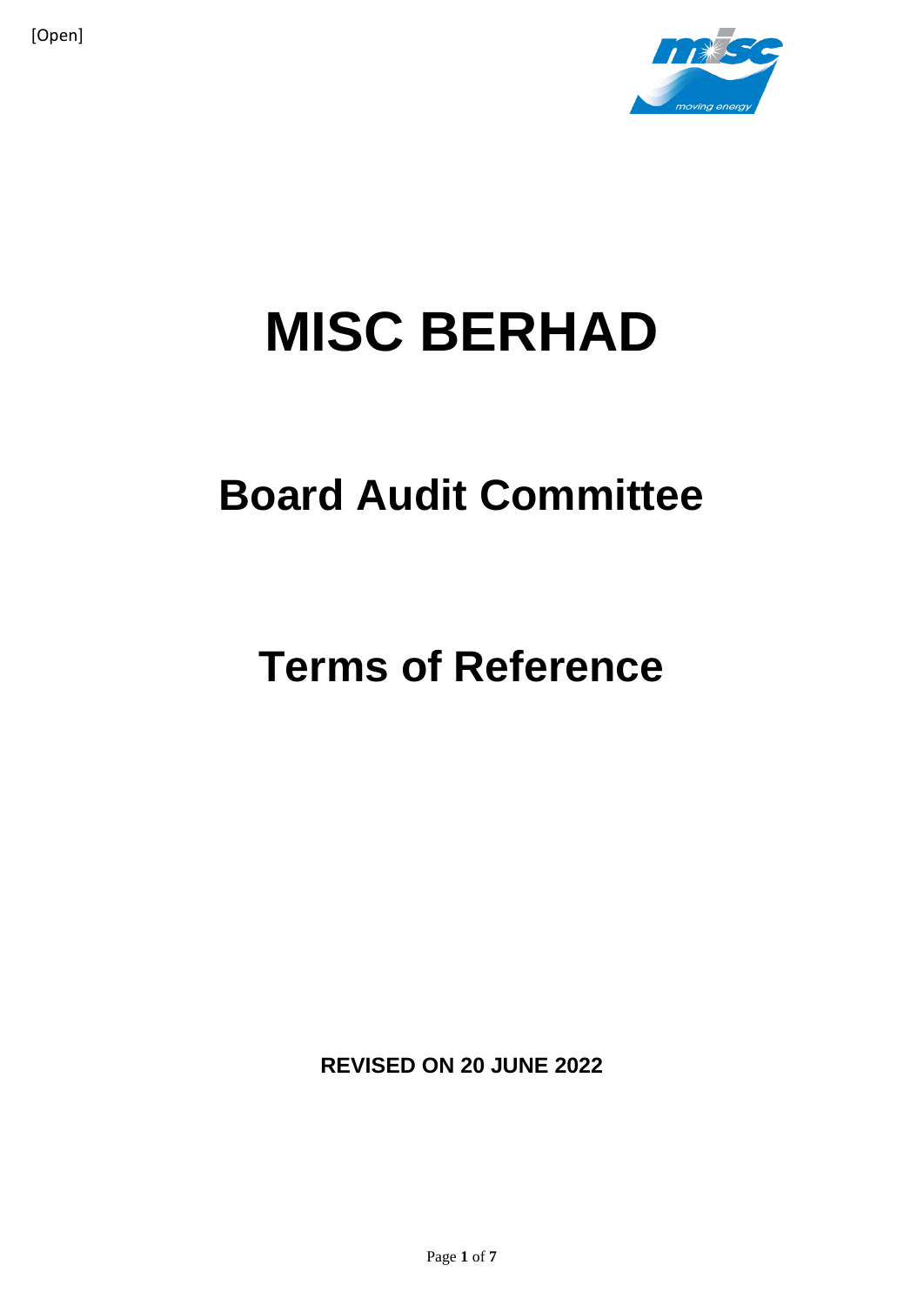

# **1. ESTABLISHMENT**

1.1 The Board Audit Committee was established on 28 June 1993, and was renamed as the Board Audit & Risk Committee ("BARC") on 12 February 2018. On 1 January 2021, the BARC was further renamed as the Board Audit Committee ("BAC" or "the Committee") pursuant to the establishment of the standalone Board Governance & Risk Committee.

# **2. COMPOSITION**

- 2.1 The BAC shall be appointed by the Board from amongst its non-executive members and shall consist of not less than three (3) members, with the majority comprising Independent Directors. The Chairman of the Board shall not be a member of the BAC.
- 2.2 In the event of any vacancy in the BAC where membership falls below three (3), the vacancy must be filled within three (3) months or within such extension period approved by Bursa Malaysia Securities Berhad ("Bursa Malaysia") .
- 2.3 At least one (1) member of the BAC:
	- 2.3.1 must be a member of the Malaysian Institute of Accountants ("MIA"); or
	- 2.3.2 if not a member of the MIA, he/she must have at least three (3) years' working experience and
		- (i) passed the examinations specified in Part 1 of the First Schedule of the Accountants Act, 1967; or
		- (ii) be a member of one of the associations of accountants specified in Part II of the First Schedule of the Accountants Act, 1967; or
	- 2.3.3 fulfils such other requirements as prescribed or approved by the Bursa Malaysia.
- 2.4 No Alternate Director can be appointed as a member of the Committee.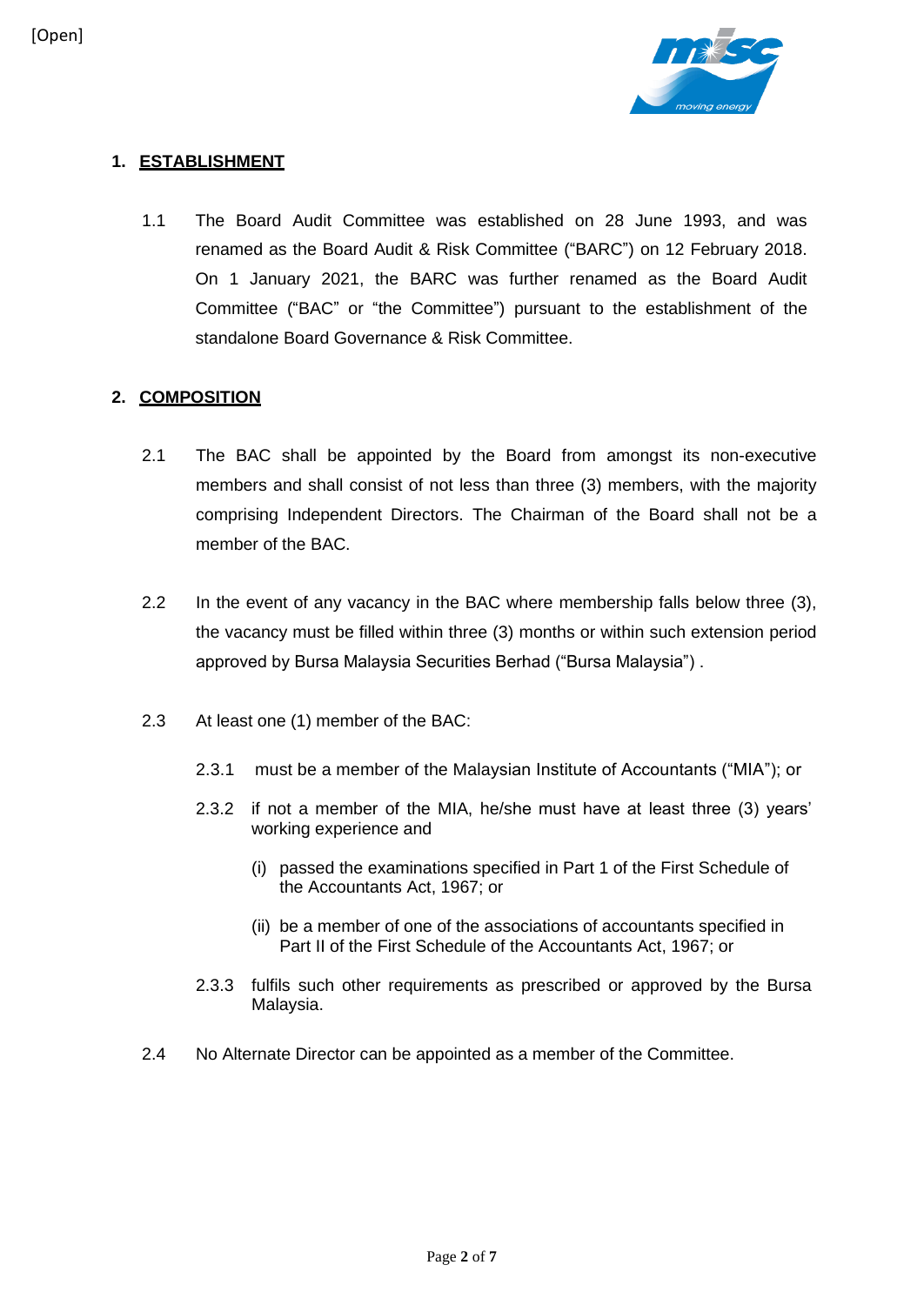

2.5 Any former partner of MISC Berhad's external audit firm and its affiliates shall observe a cooling-off period of at least three (3) years before being appointed as a member of the BACFor purposes of the foregoing, a former partner includes those providing advisory services, tax consulting, etc.

# **3. CHAIRMAN**

3.1 The Board shall appoint a Chairman of the BAC from among the Board members who are Independent Directors. Should the Chairman be absent from any meeting, one of the members who shall be an Independent Director and who is not the Chairman of the Board shall be elected as Chairman by the BAC members.

# **4. MEETINGS**

- 4.1 The BAC shall hold meetings every quarter and additional meetings may be held as and when required. The quorum for each meeting must be two (2) members who shall both be Independent Directors. The external auditors may request a meeting if they consider it necessary.
- 4.2 The BAC must sit with the external auditors at least twice a year without the presence of any executive member of the Board.
- 4.3 The proceedings of the BAC meetings shall be recorded and maintained by the Secretary to the BAC. The Company Secretary of MISC Berhad or any other person appointed by the BAC shall be the Secretary to the BAC.
- 4.4 The President/Group Chief Executive Officer, Vice President Finance, and the Head of Group Internal Audit ("GIA") shall normally attend BAC meetings. Other representatives of Management, representatives of the external auditors and other attendees at the discretion of the BAC may be invited to attend BAC meetings on matters relevant to them.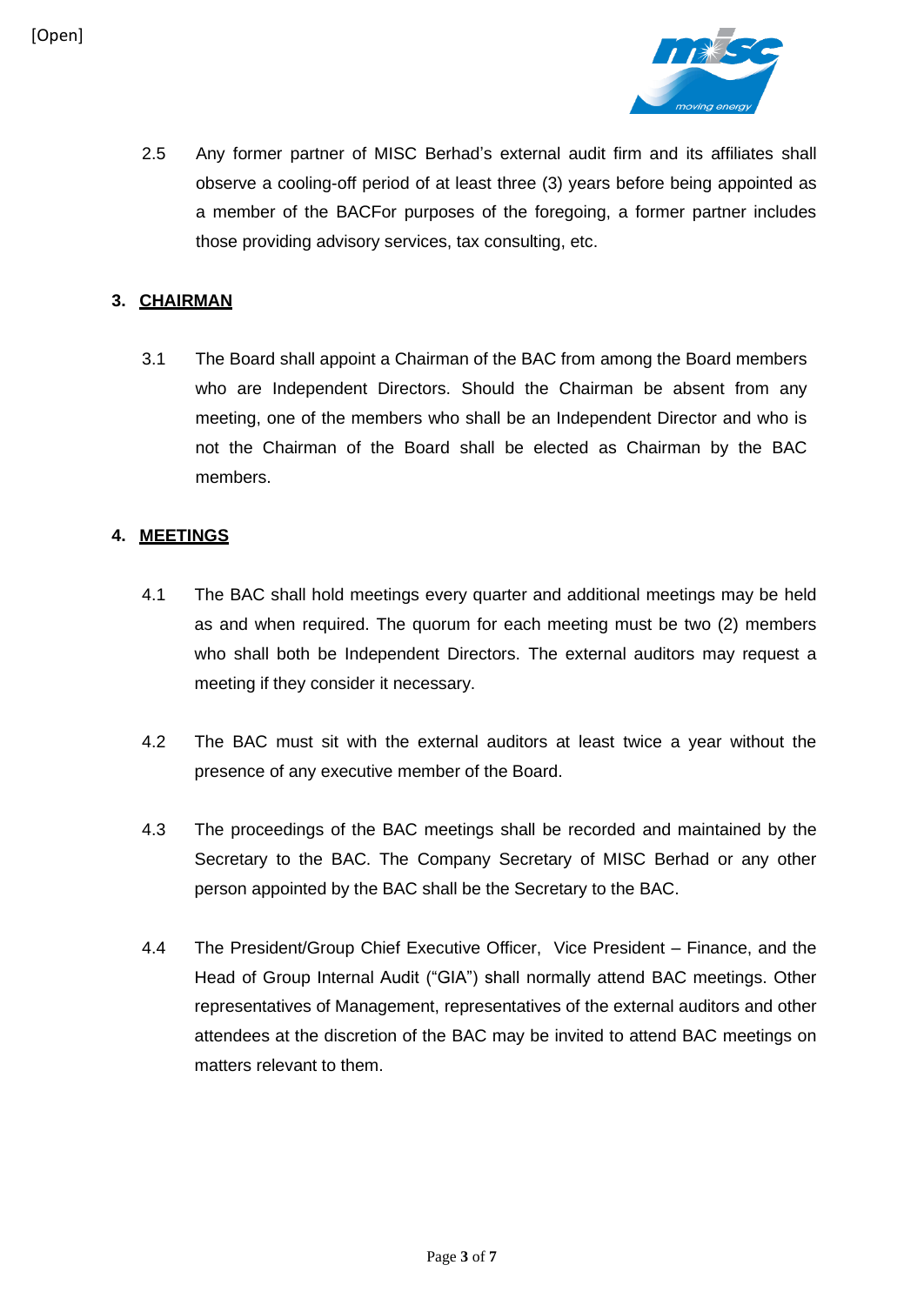

# **5. AUTHORITY**

The BAC is empowered by the Board with the following authority to execute any matters within its terms of reference ("TOR") at the cost to be borne by MISC Berhad :-

- 5.1 Full and unrestricted access to resources and information which are required to perform its duties. This includes authority to seek information from any employees of the Group. Employees subjected to such request may be directed by the BAC to co-operate with the request;
- 5.2 Direct communication channels with the external auditors and person(s) carrying out the internal audit functions and activities;
- 5.3 Right to obtain independent professional advice or other advice. The BAC may also invite external independent professionals to its meetings if it deems necessary;
- 5.4 Right to convene meetings with the external auditors, the internal auditors or both, without the presence of other Directors and representatives of Management of the Group, if necessary;
- 5.5 Right to review its TOR and to recommend amendments, revisions and updates thereto, where necessary in line with changes to the relevant laws, the prevailing corporate goveranance best practices or other regulatory requirements, to the Board for approval; and
- 5.6 Where the BAC is of the view that a matter reported to the Board has not been satisfactorily resolved resulting in a breach of the Main Market Listing Requirements of Bursa Malaysia, the BAC must promptly report such matter to Bursa Malaysia.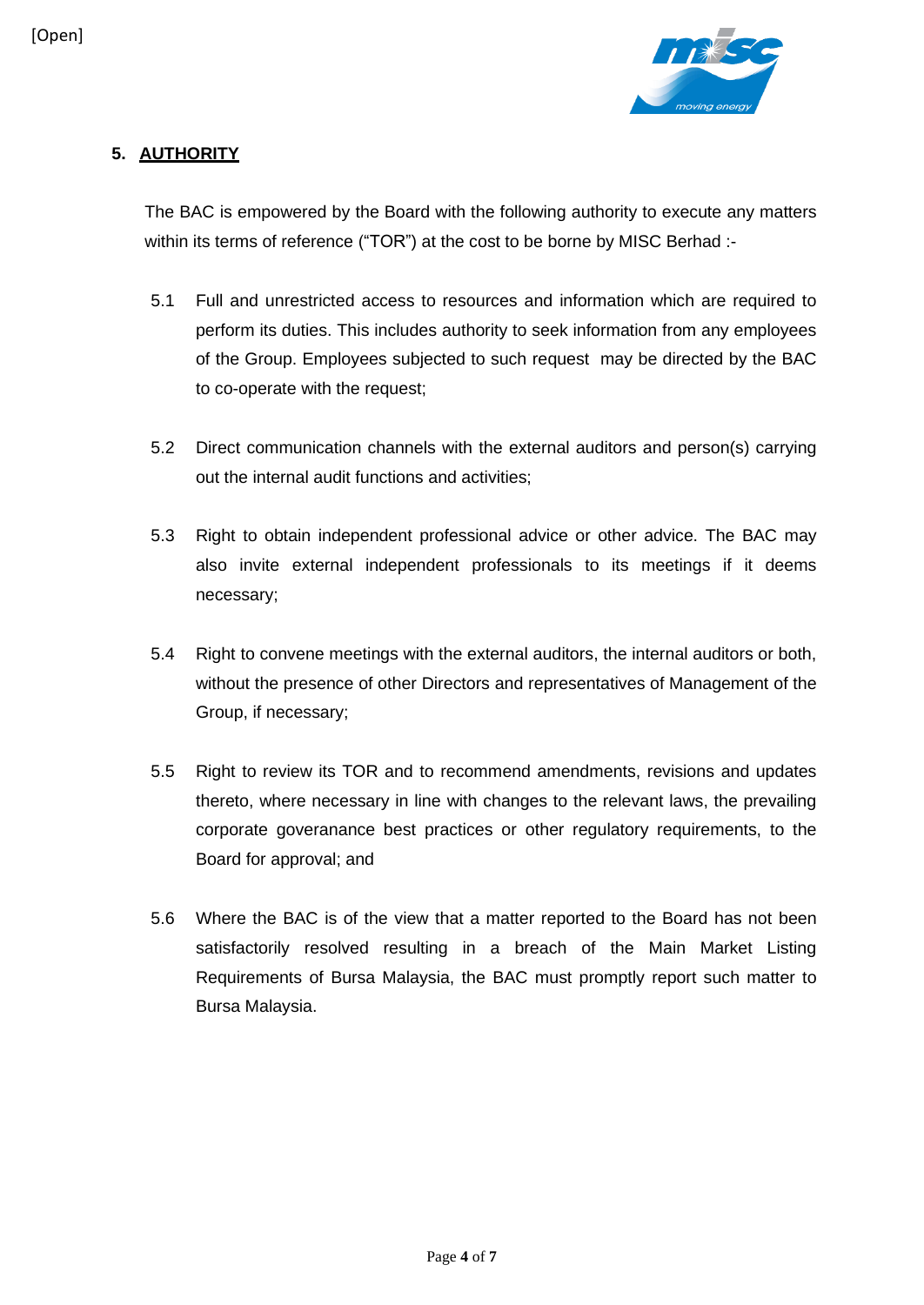

# **6. FUNCTIONS**

The BAC's functions are to review, evaluate, report and make appropriate recommendations to the Board on the following matters:-

### **In Relation to External Auditors:-**

- 6.1 Appointment and re-appointment of the external auditors, the audit fee and any questions of resignation and dismissal;
- 6.2 Establishment of policies and procedures to assess the suitability, objectivity and independence of the external auditors that consider, among others:-
	- 6.2.1 the competence, audit quality and resource capacity of the external auditor in relation to the audit;
	- 6.2.2 the nature and extent of the non-audit services rendered and appropriateness of the level of fees; and
	- 6.2.3 obtaining written assurance from the external auditors confirming that they are, and have been, independent throughout the conduct of the audit engagement in accordance with the terms of all relevant professional and regulatory requirements;

The assessment on the suitability, objectivity and independence of the external auditors should be conducted annually.

- 6.3 Review with the external auditors the nature and scope of the audit plan, the system of internal control and the audit report, including the external auditors' management letter and Management's response;
- 6.4 Assistance and cooperation rendered by the Group's employees to the external auditors.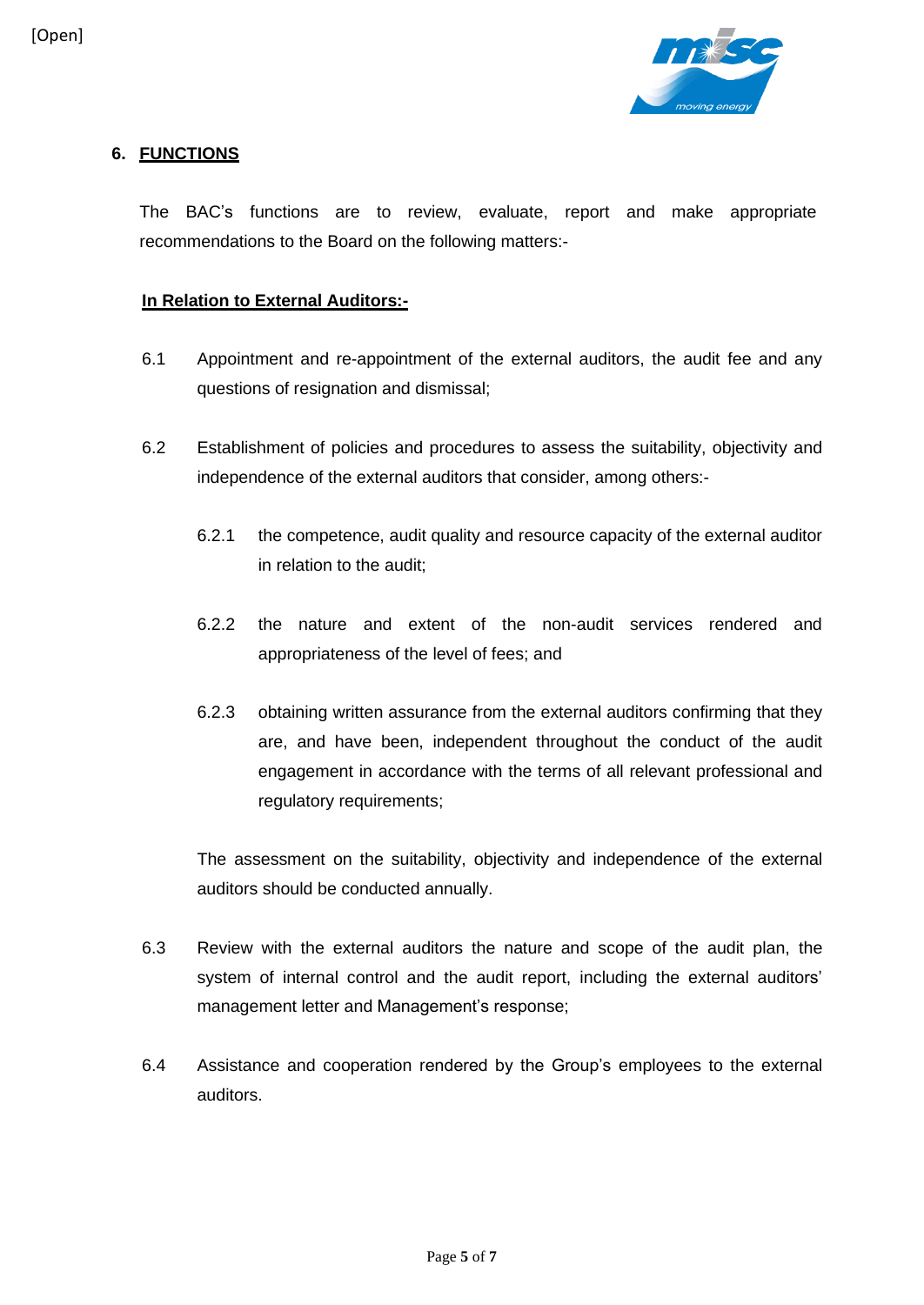

# **In Relation to the Group Internal Auditors ("GIA"):-**

- 6.5 Adequacy of GIA's scope, functions, resources, its appropriate competency and authority within the Group;
- 6.6 Appointment, transfer or dismissal (including termination and removal) of the Head of GIA, in consultation with the Management of MISC Berhad. The BAC shall be informed of any resignation of the Head of GIA, who shall be provided with the opportunity to submit his/her reason for resignation to the BAC;
- 6.7 GIA's annual internal audit plan, budget, processes and reports/findings generated by the GIA, and whether appropriate action is taken on the recommendations of GIA;
- 6.8 Effectiveness and performance of the GIA on an annual basis;
- 6.9 Issuance of guidance and instructions for further actions to be taken by Management; and
- 6.10 Performance evaluation and remuneration of the Head of GIA, in consultation with the President/Group Chief Executive Officer.

# **In Relation to Internal Control:-**

- 6.11 Adequacy and effectiveness of the Group's internal control system to provide reasonable assurance that:-
	- 6.11.1 the assets of the Group are safeguarded against loss from unauthorised use or disposition and to give a proper account of the assets; and
	- 6.11.2 all transactions are properly authorised and that the transactions are recorded as necessary to enable the preparation of a true and fair view of the financial statements of the Company.